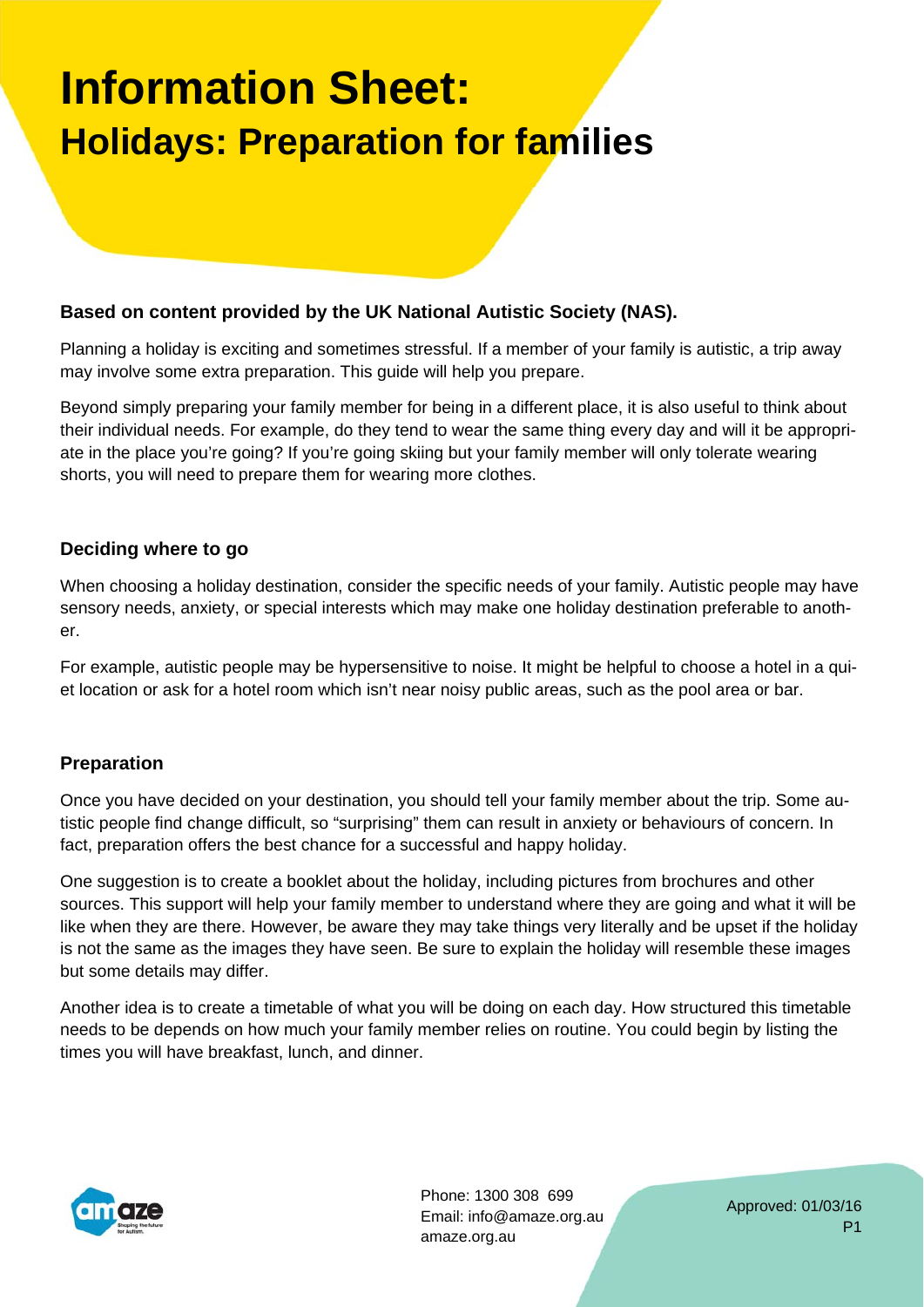# **Holidays: Preparation for families**

Some autistic people will feel more comfortable with a detailed schedule of what will happen on each day, while others may be happy with less structured activities like 'explore the hotel' on the first day, 'go to beach' for the second day and so on.

#### **Aeroplanes**

If your family member has not travelled on a plane before (or if you are going via a new airport or on a bigger/smaller plane), you may like to visit the airport before your holiday. This will help your family member to understand what the airport is like, as well as allowing them to experience the journey to the airport before you go.



You may wish to contact the airline and explain to them you will be travelling with an autistic person and explain their needs. This will help the airline staff to support your family before and during the flight.

Some airports may be able to arrange for you to tour around an aeroplane or a simulator to help those with disabilities or who might be nervous about flying. This may be of benefit as it provides a sense of what being in an aircraft might be like.

## **Check-in**

Discuss your check-in arrangements with the airline. You may be able to check-in early and avoid waiting in a queue or sit in a quiet area while you wait for your flight to be called. There may be an option to board first or last, depending on what would be most beneficial.

You could also make enquiries about sitting in either the front or back row of the plane, where there is often more room. However, this is often where aircraft toilets are located and there may be a high level of activity, smells, or noise from other passengers.

# **Flying time**

To help your family member cope with noise in the aeroplane, particularly during take-off and landing, you may consider using headphones. Perhaps your family member might like to listen to a familiar piece of reassuring music while in the airport or during the flight? There are also noise- cancelling headphones which are designed to shut out surrounding noise, including the low frequency sounds of aircraft engines. As electronic devices may not be allowed during take-off landing, you should to discuss this option and alternatives with the airline before your flight.

There may also be other items which would keep your family member occupied and happy while travelling. These might be favourite objects they like to have with them.



Phone: 1300 308 699 Email: info@amaze.org.au amaze.org.au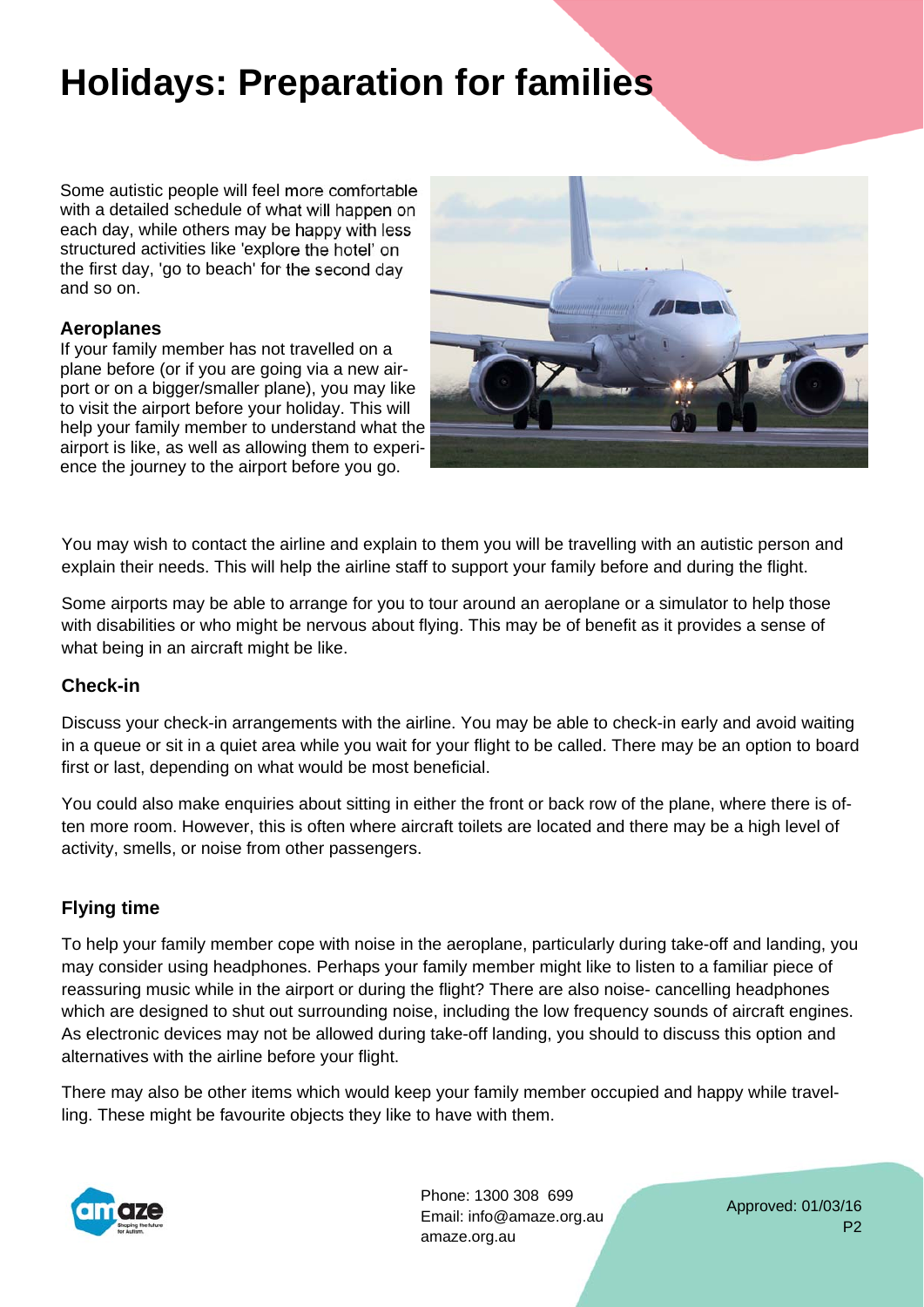# **Holidays: Preparation for families**

If your family member likes to watch movies or play games on their iPad, making sure it is charged before you travel is essential. For a longer flight, you might like to bring additional power packs to keep the iPad going.

Remember to also bring any items which are 'comforters' at home to help your family member relax while away. You may like to bring a pillow, bed linen, or a sleeping bag as the familiarity of items from home can help some people to feel more relaxed on the plane and when you arrive in a new environment.

## **Delays**

Even the best-planned holiday may be affected by unexpected delays. An autistic person may find it difficult to deal with these unplanned aspects of the trip. Engaging them with a favourite activity during the wait may help. As a part of your preparation, you could write a social script to explain that delays may

# **Practical Considerations**

#### **Medication**

If your family member takes regular medication, you will need to discuss this with their doctor before the holiday. It is

wise to take all medications for the length of

the stay, as well as some extras in a separate bag in case of loss/delay of luggage. Some countries will require a letter from your doctor about the medication you're carrying (that country's embassy will be able to provide more specific information on their requirements). It is also important to carry the medication in its original packaging.

#### **Special Access**

Some tourist locations have programs for people with special needs. If your holiday will include trips to theme parks or museums, you may want to enquire whether they have an "autism-friendly" or "sensoryfriendly" program.

#### **Insurance**

We are not aware of any travel insurance companies who cater for autistic people, although some companies may void a policy if a person's pre-existing condition had an impact on the claim. We can only suggest you check the policy of your insurer.

#### **Life on Holidays**

Our lifestyle when we are on holidays tends to be a bit different than when we are at home. We may sleep later or eat on a different schedule. Before the holiday, you may like to talk with your family about some simple 'holiday rules'.



Phone: 1300 308 699 Email: info@amaze.org.au amaze.org.au